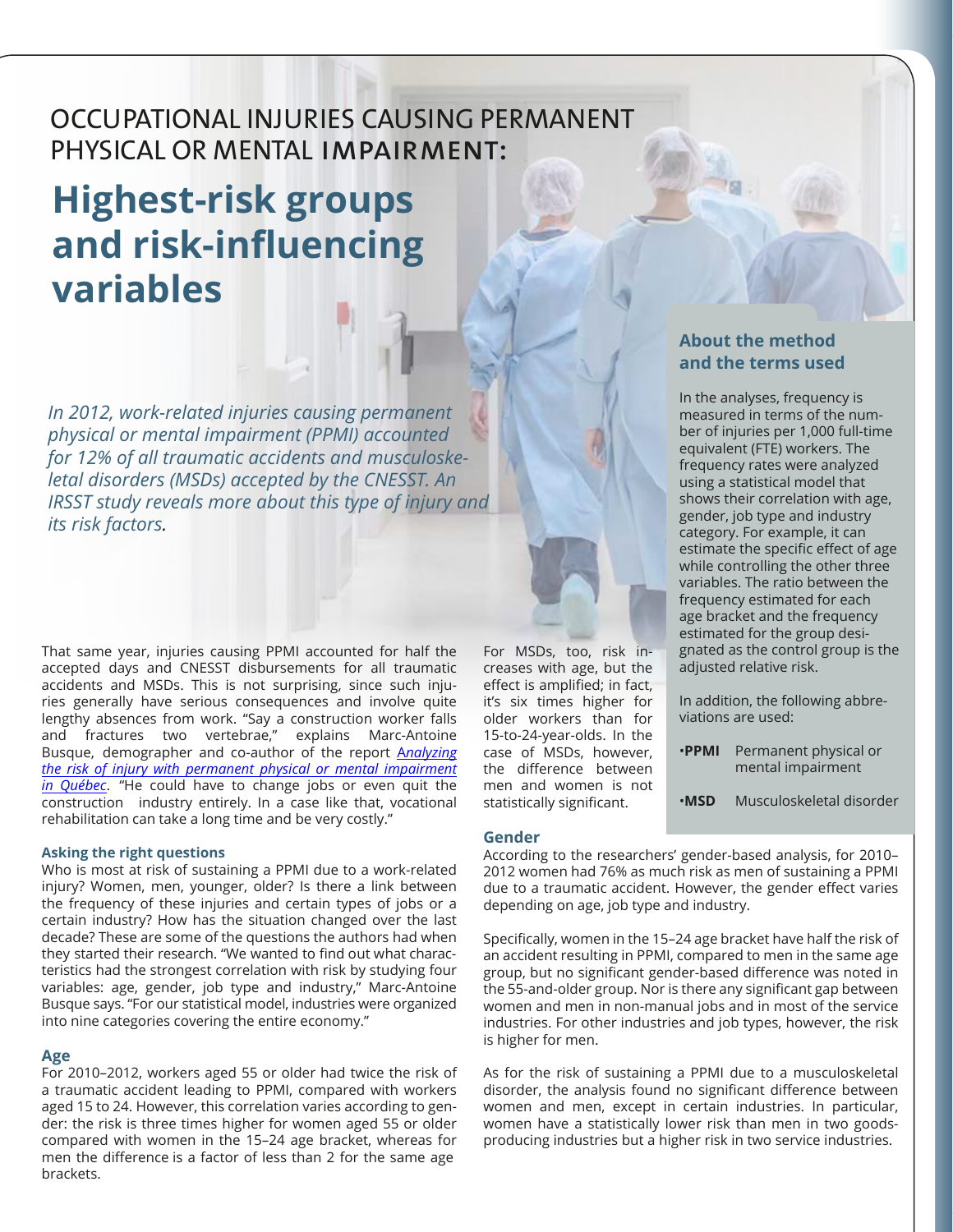# **The nine industry categories**

- Primary industries and utilities
- **Construction**
- Manufacturing, repair and maintenance
- **Trade**
- Transportation, storage and waste management
- Production support
- Public administration and teaching
- Healthcare and social assistance
- Accomodation and food services for individuals and organizations, arts and entertainment

### **Job type**

The authors observed that the factor with the strongest impact on the risk of sustaining PPMI—whether due to an accident or an MSD—was job type. Manual workers have nine times the risk of an accident compared to non-manual workers, while those in mixed occupations have four times the risk.

The difference is even greater when it comes to MSDs: the relative risk is 13 for manual jobs and 4 for in mixed jobs. As in the case of accidents, it varies according to industry. Nevertheless, in each industry, the risk is highest in manual jobs, followed by mixed jobs

and non-manual jobs. "Our results show that the risk of sustaining PPMI is more strongly linked to the type of job you do than to the industry you work in or even your age," says Marc-Antoine Busque. "We suspected as much, but we wanted to confirm it with a model that lets us control the effects of the other variables."

#### **Industry**

According to the estimates obtained with the statistical model, the relative risk linked to industry ranges from about 1 to 2, depending on the industry category, for both accidents and MSDs.

The highest-risk industry categories are the manufacturing, repair and maintenance sector for accidents and the healthcare and social assistance job type industry for MSDs.

#### **Frequency**

The authors also identified target groups by applying an industry breakdown more detailed than the nine categories. They identified 23 job type/industry combinations for men and 22 for women where, between 2010 and 2012, the frequency of accidents resulting in PPMI was twice the average rate (men: 3.8‰; women: 1.5‰). For men, these groups account for just 17% of FTE workers but 48% of accidents resulting in PPMI; for women, they make up only 12% of workers but 39% of accidents with PPMI.

In the case of MSDs, 18 job type industry combinations were identified for men and 9 for women where, between 2010 and 2012, the frequency was double the average (men: 1.4‰; women: 0.9‰). For men, these groups account for just 16% of FTE workers but 45% of MSDs resulting in PPMI; for women, they make up only 8% of workers but 37% of MSDs with PPMI.

# **Job types**

- **Manual:** Occupations where the work is mostly physical (construction trades, labourers, skilled workers, nurse's aide/or derly, sewing machine operator, etc.).
- **Mixed:** Occupations that require performing some light physical tasks on a continual basis, or heavier physical work on occasion (registered nurse, hairdresser, technician, cashier, police officer, etc.).
- **Non-manual:** Occupations where physical work plays a minor role (administrative staff, teacher, lawyer, etc.).

## **FTE frequency rate of accepted traumatic accidents resulting in PPMI, by job type/industry combination – Men, 2010–2012 (annual average), in decreasing order**

| <b>NAICS</b><br>$3*$ | <b>Industry</b>                                                            | <b>Job type</b> | <b>No. of PPMI cases</b><br>due to accident | FTE.   | <b>Frequency</b><br>(960) |
|----------------------|----------------------------------------------------------------------------|-----------------|---------------------------------------------|--------|---------------------------|
| 115                  | Support activities for agriculture and forestry                            | Manual          | 36                                          | 1,061  | 33.6                      |
| 412                  | Petroleum and petroleum products merchant<br>wholesalers                   | Manual          | 11                                          | 546    | 20.1                      |
| 484                  | <b>Truck transportation</b>                                                | Mixed           | 15                                          | 831    | 18.0                      |
| 212                  | Mining and quarrying (except oil and gas)                                  | Manual          | 81                                          | 5,949  | 13.6                      |
| 238                  | Specialty trade contractors                                                | Manual          | 742                                         | 56,283 | 13.2                      |
| 562                  | Waste management and remediation services                                  | Manual          | 40                                          | 3,174  | 12.5                      |
| 326                  | Plastics and rubber products manufacturing                                 | Mixed           | 12                                          | 992    | 12.4                      |
| 331                  | Primary metal manufacturing                                                | Manual          | 144                                         | 11,999 | 12.0                      |
| 321;<br>337          | Wood product manufacturing; Furniture and<br>related product manufacturing | Manual          | 305                                         | 26,029 | 11.7                      |
| 327                  | Non-metallic mineral product manufacturing                                 | Manual          | 75                                          | 6,052  | 11.5                      |

\* First three digits of the 2007 North American Industry Classification System (NAICS) code.